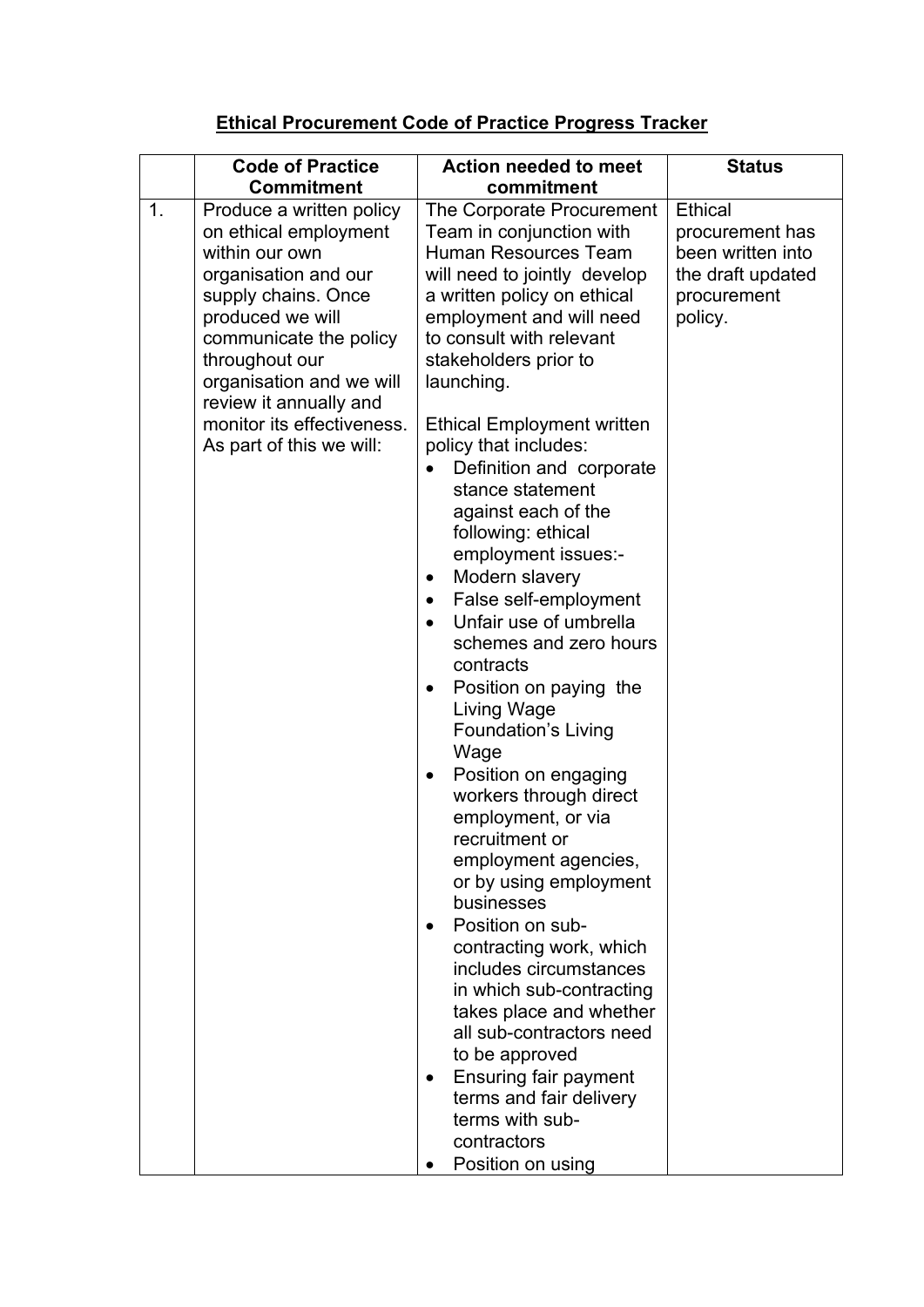| <b>Code of Practice</b> | Action needed to meet | <b>Status</b> |
|-------------------------|-----------------------|---------------|
| <b>Commitment</b>       | commitment            |               |

|     |                                                                                                                        | employment businesses,<br>recruitment agencies,<br>labour providers<br>including the payment of<br>recruitment fees<br><b>Stance on Blacklisting</b><br>$\bullet$<br>and freedom of<br>association<br>Approach to monitoring<br>$\bullet$<br>global supply chains in<br>particular to high risk<br>area of labour<br>exploitation<br>Approach to supply<br>$\bullet$<br>chain management and<br>monitoring including risk<br>assessment, auditing,<br>reviews and due<br>diligence checks and<br>remediation if evidence<br>of child labour, slave<br>labour or unfair<br>employment contracts<br>Approach in supporting<br>$\bullet$<br>Fairtrade products<br>Approach and steps<br>$\bullet$<br>taken in organisation to<br>support workers who<br>have spoken up<br>How the organisation<br>$\bullet$<br>will raise awareness of<br>the policy e.g. through<br>training, inductions, staff<br>and supplier briefings<br>The reporting and<br>$\bullet$<br>management of<br>associated risks |                                                                                           |
|-----|------------------------------------------------------------------------------------------------------------------------|------------------------------------------------------------------------------------------------------------------------------------------------------------------------------------------------------------------------------------------------------------------------------------------------------------------------------------------------------------------------------------------------------------------------------------------------------------------------------------------------------------------------------------------------------------------------------------------------------------------------------------------------------------------------------------------------------------------------------------------------------------------------------------------------------------------------------------------------------------------------------------------------------------------------------------------------------------------------------------------------|-------------------------------------------------------------------------------------------|
| 1.1 | Appoint an Anti-Slavery<br>and Ethical Employment<br>Champion.                                                         | This would be better<br>included as a portfolio<br>responsibility for the<br><b>Cabinet Member for</b><br>Corporate Management and<br>Assets.                                                                                                                                                                                                                                                                                                                                                                                                                                                                                                                                                                                                                                                                                                                                                                                                                                                  | The Cabinet<br>Member for<br>Corporate<br>Management and<br>Assets has been<br>appointed. |
| 2.  | Produce a written policy<br>on whistle-blowing to<br>empower staff to raise<br>suspicions of unlawful<br>and unethical | 1. Amend and expand the<br>current Council<br>Whistleblowing Policy to<br>apply to non-employees<br>and include ethical                                                                                                                                                                                                                                                                                                                                                                                                                                                                                                                                                                                                                                                                                                                                                                                                                                                                        | The existing<br>Whistleblowing<br>Policy already<br>covered non-<br>employees but it      |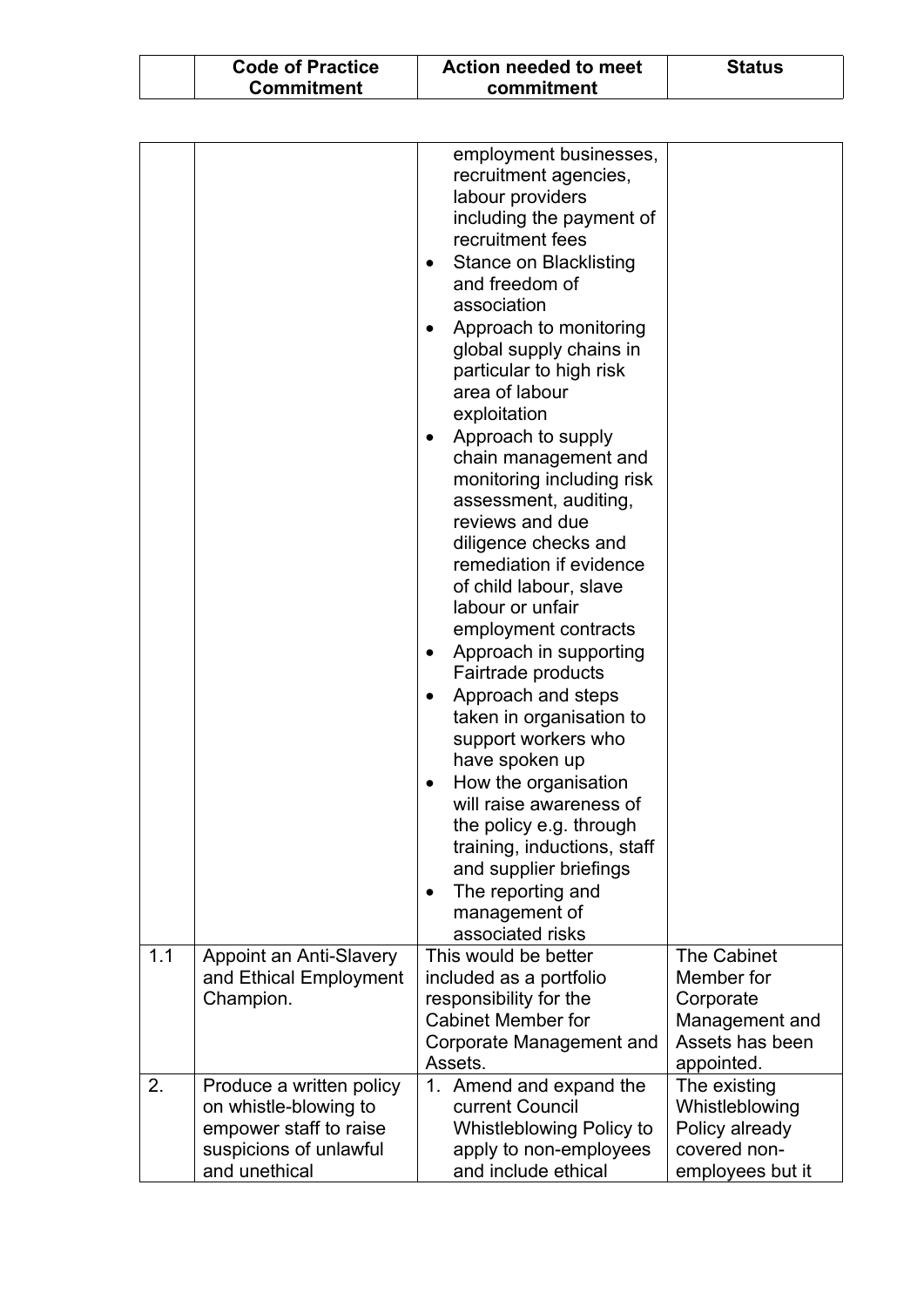| <b>Code of Practice</b> | Action needed to meet | <b>Status</b> |
|-------------------------|-----------------------|---------------|
| <b>Commitment</b>       | commitment            |               |

|     | employment practices,<br>and which places a<br>responsibility on staff to<br>report criminal activity<br>taking place within our<br>own organisation and<br>our supply chains. Once<br>produced we will<br>communicate the policy<br>throughout our<br>organisation. We will<br>review the policy<br>annually and monitor its<br>effectiveness. We will<br>also: | employment issues<br>2. Make available on<br>internet + intranet<br>3. Frequency of review is<br>1/3 years which is<br>adequate.<br>Whistleblowing Policy to be<br>uploaded on to the<br><b>PROACTIS Portal and</b><br>included in all tender<br>documentation templates.                                                                                                                                                                                                                                                                                                         | has been updated<br>to make the<br>processes even<br>clearer to follow for<br>someone outside<br>the Council.                                               |
|-----|------------------------------------------------------------------------------------------------------------------------------------------------------------------------------------------------------------------------------------------------------------------------------------------------------------------------------------------------------------------|-----------------------------------------------------------------------------------------------------------------------------------------------------------------------------------------------------------------------------------------------------------------------------------------------------------------------------------------------------------------------------------------------------------------------------------------------------------------------------------------------------------------------------------------------------------------------------------|-------------------------------------------------------------------------------------------------------------------------------------------------------------|
| 2.1 | Provide a mechanism<br>for people outside our<br>organisation to raise<br>suspicions of unlawful<br>and unethical<br>employment practices.                                                                                                                                                                                                                       | See above note on applying<br>Whistleblowing Policy to<br>non-employees.<br>Value Wales has a supplier<br>feedback service where<br>suppliers can email to raise<br>these concerns. Suppliers<br>need to be made aware of<br>this service when necessary<br>and we will need to amend<br>our tender documentation to<br>signpost the feedback<br>service to suppliers.<br><b>Ensure Whistleblowing</b><br>Policy is on internet and<br>intranet with clear contact<br>details for the Monitoring<br><b>Officer &amp; Deputy Monitoring</b><br>Officer so issues can be<br>raised. | This is set out in<br>the revised policy.<br>There will be a<br>function on the<br>website under<br>"Report It" for<br>concerns to be<br>raised by anyone.  |
| 3.  | Ensure that those<br>involved in buying/<br>procurement and the<br>recruitment and<br>deployment of workers,<br>receive training on<br>modern slavery and<br>ethical employment<br>practices, and keep a                                                                                                                                                         | Promotion and awareness<br>of e-learning module on<br>anti-slavery to be made to<br>all middle managers and<br>procurement related<br>officers.<br>The code of practice e-<br>learning module to be also                                                                                                                                                                                                                                                                                                                                                                          | Procurement<br>officers have been<br>given awareness<br>raising training on<br>modern slavery.<br>An e-module on<br>modern slavery is<br>being procured for |
|     | record of those that                                                                                                                                                                                                                                                                                                                                             | promoted once finalised                                                                                                                                                                                                                                                                                                                                                                                                                                                                                                                                                           | deployment to                                                                                                                                               |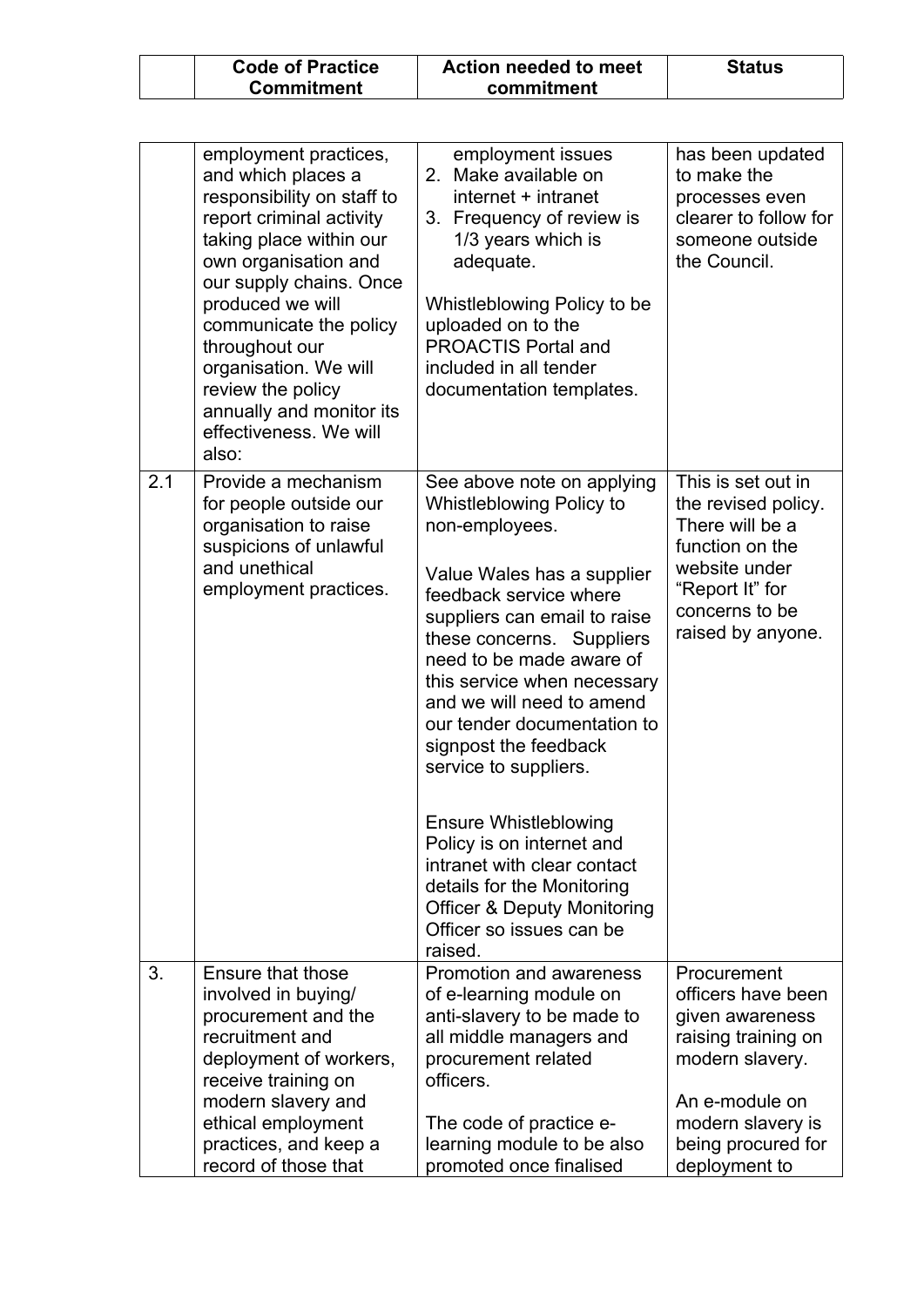| <b>Code of Practice</b> | Action needed to meet | <b>Status</b> |
|-------------------------|-----------------------|---------------|
| <b>Commitment</b>       | commitment            |               |

|     | have been trained                                                                                                                                  | and available from Welsh<br>Government. All Middle<br>Managers & Procurement<br>staff are expected to<br>undertake the Anti-slavery<br>training through the e-<br>learning platform. The<br>Council staff in appropriate<br>roles will complete the<br>eLearning module on the<br>Code of Practice once it is<br>finalised by Welsh<br>Government. | users of the<br>purchasing system<br>Proactis. New<br>users of Proactis<br>will undertake the<br>module as part of<br>their training on<br>the system. |
|-----|----------------------------------------------------------------------------------------------------------------------------------------------------|----------------------------------------------------------------------------------------------------------------------------------------------------------------------------------------------------------------------------------------------------------------------------------------------------------------------------------------------------|--------------------------------------------------------------------------------------------------------------------------------------------------------|
| 4.  | Ensure that employment<br>practices are considered<br>as part of the<br>procurement process.<br>We will:                                           | In principle, these aims are<br>supported.                                                                                                                                                                                                                                                                                                         |                                                                                                                                                        |
| 4.1 | Include a copy of our<br>Policy on ethical<br>employment<br>(Commitment 1) in all<br>procurement<br>documentation.                                 | <b>Ethical Employment Policy</b><br>to be included in once<br>finalised in all tender<br>documentation on Proactis.                                                                                                                                                                                                                                | Done.                                                                                                                                                  |
| 4.2 | Include appropriate<br>questions on ethical<br>employment in tenders<br>and assess the<br>responses provided.                                      | <b>Ethical Employment Tender</b><br>questions to be populated<br>into the Questionnaire<br>Library on the PROACTIS<br>portal.<br><b>Procurement Category</b><br><b>Business Partners to</b><br>discuss inclusion of the<br>questions on appropriate<br>tenders.                                                                                    | The questions<br>have been<br>included in the<br>questionnaire.                                                                                        |
| 4.3 | Incorporate, where<br>appropriate, elements of<br>the Code as conditions<br>of contract.                                                           | Conditions of contract<br>clauses to be included in<br>the specification or terms of<br>contracts as deemed<br>appropriate.                                                                                                                                                                                                                        | Done.                                                                                                                                                  |
| 4.4 | Ask bidders to explain<br>the impact that low costs<br>may have on their<br>workers each time an<br>abnormally low quote or<br>tender is received. | Potential amendment to the<br>current CPR's to stipulate<br>explanation on impact on<br>workers if tender bids are<br>deemed abnormally low.<br>Consider asking a default                                                                                                                                                                          | A requirement to<br>question bidders<br>on the impact of<br>abnormally low<br>tenders on their<br>workforce has<br>been included in                    |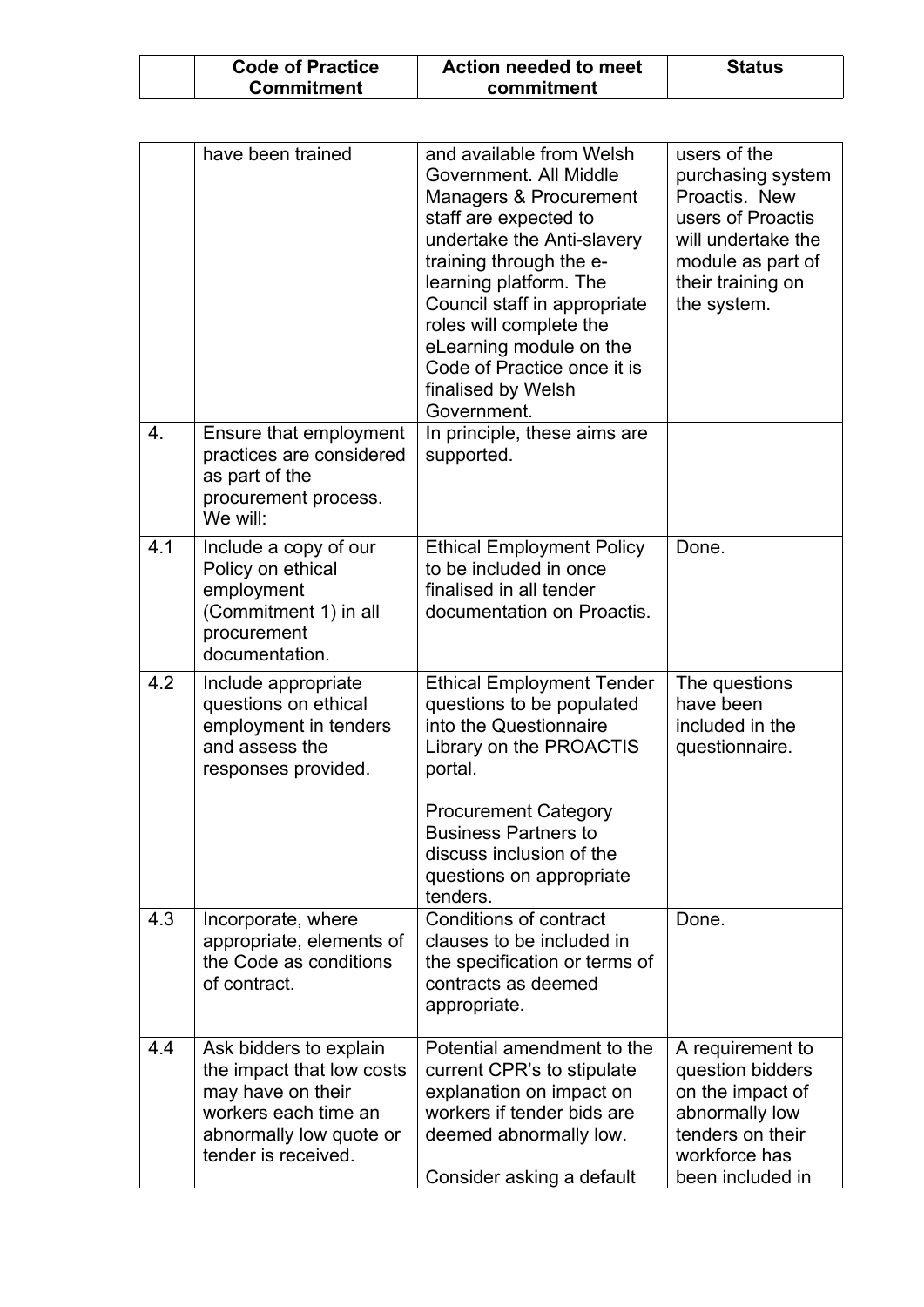| <b>Code of Practice</b> | Action needed to meet | <b>Status</b> |
|-------------------------|-----------------------|---------------|
| <b>Commitment</b>       | commitment            |               |

|     |                                                                                                                                                                                            | question on worker pay<br>rates in comparison to total<br>unit cost rates to determine<br>impact of low costs on the<br>workers.                                                   | the draft contract<br>procedure rules<br>which are under<br>revision at the<br>moment.                                                                             |
|-----|--------------------------------------------------------------------------------------------------------------------------------------------------------------------------------------------|------------------------------------------------------------------------------------------------------------------------------------------------------------------------------------|--------------------------------------------------------------------------------------------------------------------------------------------------------------------|
| 5.  | Ensure that the way in<br>which we work with our<br>suppliers does not<br>contribute to the use of<br>illegal or unethical<br>employment practices<br>within the supply chain.<br>We will: |                                                                                                                                                                                    |                                                                                                                                                                    |
| 5.1 | Ensure that undue cost<br>and time pressures are<br>not applied to any of our<br>suppliers if this is likely<br>to result in unethical<br>treatment of workers.                            | <b>Future Contract</b><br>management training to<br>include consideration of<br>ethical employment issues.                                                                         | This has been<br>included in the<br>Whistleblowing<br>Policy so that<br>employees of<br>supplier have a<br>mechanism to<br>raise any concerns<br>with the Council. |
| 5.2 | Ensure that our<br>suppliers are paid on<br>$time - within 30 days of$<br>receipt of a valid invoice.                                                                                      | This commitment is already<br>in place with the Council<br>aiming to pay all valid<br>invoices within 30 days and<br>this is monitored as a<br>principle corporate KPI<br>measure. | This is our current<br>practice in any<br>event.                                                                                                                   |
|     |                                                                                                                                                                                            | The Council has also<br>amended its General Terms<br>& Conditions of contract to<br>seek fair payment to all sub-<br>contractors within 30 days<br>as well.                        |                                                                                                                                                                    |
|     |                                                                                                                                                                                            | The Council where<br>appropriate will look into the<br>use of Project Bank<br>Accounts on typically<br>construction / infrastructure<br>projects.                                  |                                                                                                                                                                    |
| 6.  | Expect our suppliers to<br>sign up to this Code of<br>Practice to help ensure<br>that ethical employment<br>practices are carried out                                                      | Update tender<br>documentation on<br>PROACTIS with a link to<br>the new written policy once<br>in place.                                                                           | We will encourage<br>suppliers to adopt<br>the code. Due to<br>possible cost<br>implications                                                                       |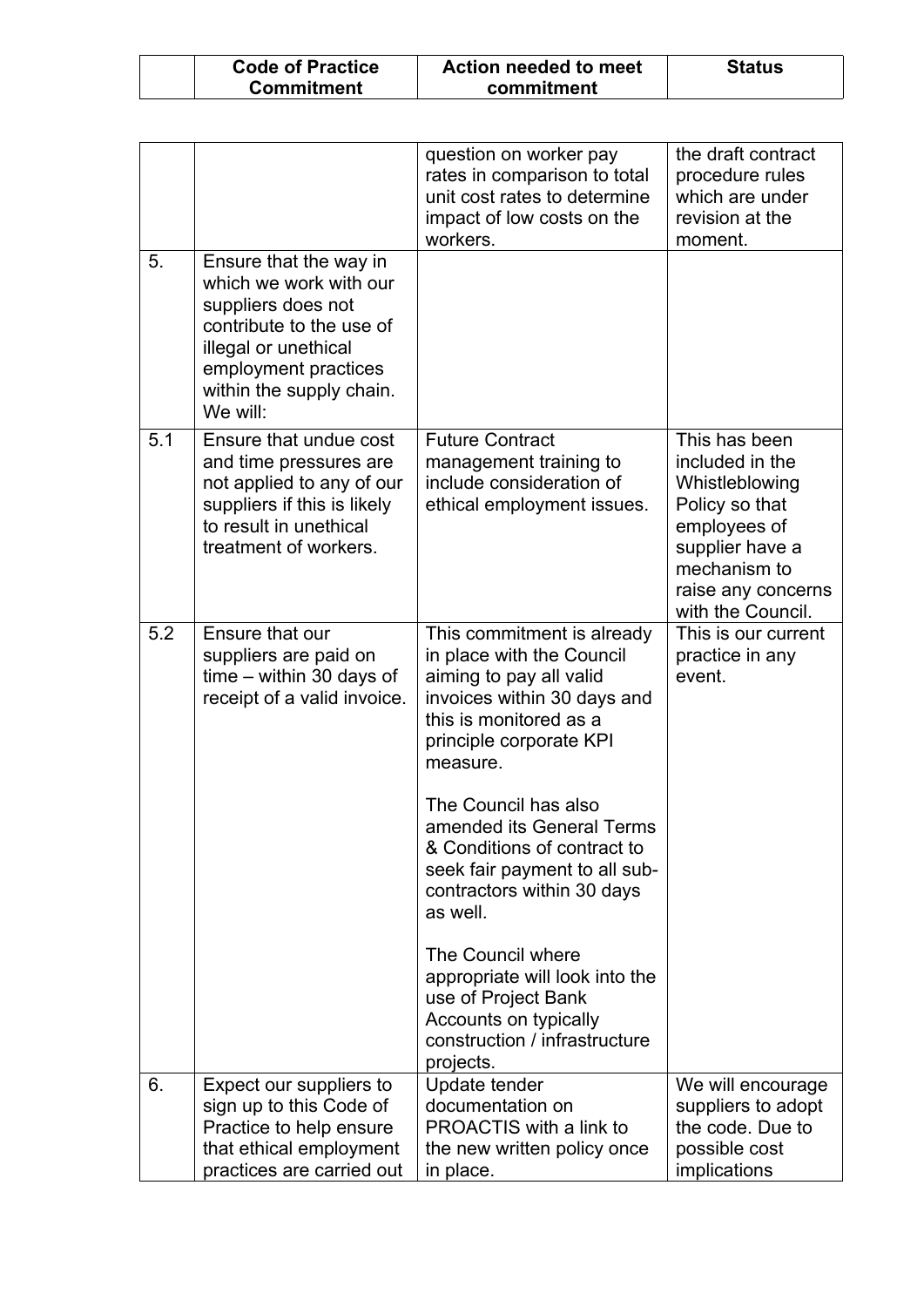| <b>Code of Practice</b> | <b>Action needed to meet</b> | <b>Status</b> |
|-------------------------|------------------------------|---------------|
| <b>Commitment</b>       | commitment                   |               |

|     | throughout the supply<br>chain.                                                                                                                                                                                                                                                      |                                                                                                                                                                                                                                                                                             | especially for<br>SMEs it will not be<br>mandatory.                                                                                                                        |
|-----|--------------------------------------------------------------------------------------------------------------------------------------------------------------------------------------------------------------------------------------------------------------------------------------|---------------------------------------------------------------------------------------------------------------------------------------------------------------------------------------------------------------------------------------------------------------------------------------------|----------------------------------------------------------------------------------------------------------------------------------------------------------------------------|
| 7.  | Assess our expenditure<br>to identify and address<br>issues of modern<br>slavery, human rights<br>abuses and unethical<br>employment practice.<br>We will:                                                                                                                           | The Corporate Procurement<br>Team will work in<br>conjunction with Value<br>Wales and Atamis the WG<br>spend analysis provider to<br>identify category spend<br>areas that are deemed high<br>risk sub-category areas for<br>unethical employment<br>practices.                             |                                                                                                                                                                            |
| 7.1 | Carry out regular<br>reviews of expenditure<br>and undertake a risk<br>assessment on the<br>findings, to identify<br>products and/or services<br>where there is a risk of<br>modern slavery and/or<br>illegal or unethical<br>employment practices<br>within the UK and<br>overseas. | As above and the Council<br>already submits full<br>expenditure data to the<br>Atamis as part of Welsh<br>Government spend analysis<br>programme.                                                                                                                                           | <b>The Council</b><br>currently uses<br>software to assess<br>its suppliers and<br>the capability of<br>this software to<br>risk assess<br>suppliers is being<br>assessed. |
| 7.2 | Investigate any supplier<br>identified as high risk, by<br>direct engagement with<br>workers wherever<br>possible.                                                                                                                                                                   | In high risk spend areas,<br>more robust contract<br>management processes will<br>be required on those<br>particular contracts.<br>However there is limited<br>due diligence that can be<br>undertaken due to<br>complexity of the supply<br>chains and the available<br>resource capacity. | This will be<br>included in the<br>contract terms.                                                                                                                         |
| 7.3 | Work with our suppliers<br>to rectify any issues of<br>illegal or unethical<br>employment practice.                                                                                                                                                                                  | Legal Services in<br>conjunction with<br><b>Procurement Officers will</b><br>review any issues identified<br>of unethical employment<br>practice and take<br>appropriate action.                                                                                                            | The Council will<br>investigate any<br>reported illegal<br>practices, or report<br>them to<br>appropriate<br>enforcement<br>authorities.                                   |
| 7.4 | Monitor the employment<br>practices of our high risk<br>suppliers, making this a<br>standard agenda item                                                                                                                                                                             | Amend the current Contract<br><b>Procedure Rules to</b><br>incorporate a requirement<br>under the contract                                                                                                                                                                                  | This has been<br>included in the<br>CPR's as a<br>requirement of                                                                                                           |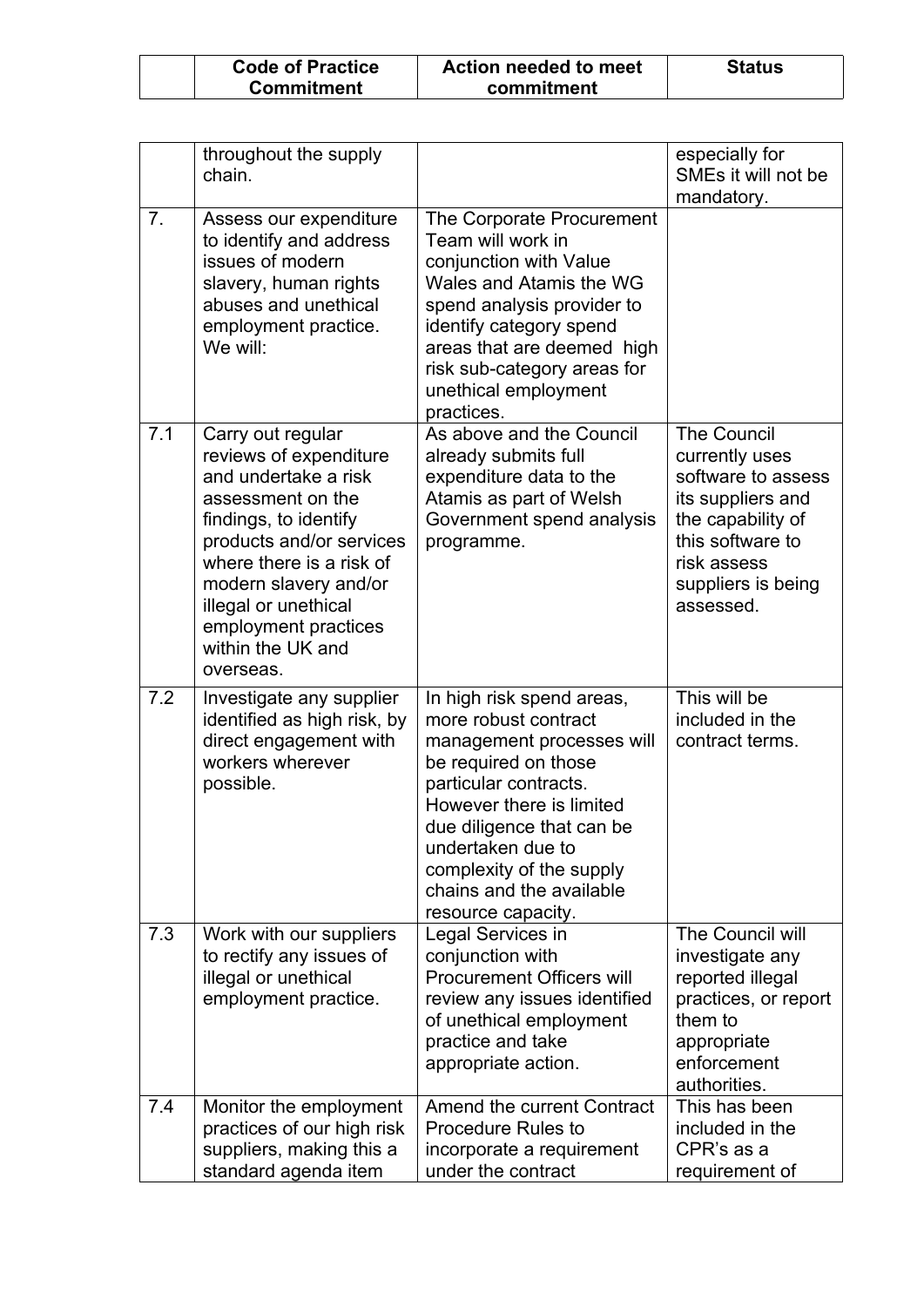| <b>Code of Practice</b> | Action needed to meet | <b>Status</b> |
|-------------------------|-----------------------|---------------|
| <b>Commitment</b>       | commitment            |               |

|     | for all contract<br>management<br>meetings/reviews.                                                                                                                                                       | management section that<br>employment practices<br>should be monitored for<br>high risk suppliers as<br>standard.                                                                                                                          | contract<br>management<br>meetings.                                                                                              |
|-----|-----------------------------------------------------------------------------------------------------------------------------------------------------------------------------------------------------------|--------------------------------------------------------------------------------------------------------------------------------------------------------------------------------------------------------------------------------------------|----------------------------------------------------------------------------------------------------------------------------------|
| 8.  | Ensure that false self-<br>employment is not<br>undertaken and that<br>umbrella schemes and<br>zero hours contracts are<br>not used unfairly or as a<br>means to:                                         | The web based New<br>Supplier creation database<br>will continue to check if a<br>supplier has a unique tax<br>reference (UTR). These<br>above checks will include<br>IR35 checks.                                                         |                                                                                                                                  |
| 8.1 | Avoid, or facilitate<br>avoidance of, the<br>payment of tax and<br>National Insurance<br>contributions and the<br>relevant minimum<br>wages.                                                              | As above.                                                                                                                                                                                                                                  | <b>The Council</b><br>already ensures<br>this is the case for<br>its own employees<br>and directly<br>engaged agency<br>workers. |
| 8.2 | Unduly disadvantage<br>workers in terms of pay<br>and employment rights,<br>job security and career<br>opportunities.                                                                                     | As above, but with regard to<br>Zero hours contracts the<br>use of such contracts will be<br>kept under review, since in<br>some particular instances,<br>e.g. social care, zero hour<br>contracts provide flexibility<br>for the workers. | <b>The Council</b><br>already ensures<br>this is the case for<br>its own employees<br>and directly<br>engaged agency<br>workers. |
| 8.3 | <b>Avoid Health and Safety</b><br>responsibilities.                                                                                                                                                       | <b>Health and Safety</b><br>considerations should be<br>monitored as part of the<br>contract management<br>process.                                                                                                                        | <b>The Council</b><br>already ensures<br>this is the case for<br>its own employees<br>and directly<br>engaged agency<br>workers. |
| 9.  | Ensure that workers are<br>free to join a Trade<br>Union or collective<br>agreement and to<br>undertake any related<br>activity and raise worker<br>concerns without risk of<br>discrimination. We will:- |                                                                                                                                                                                                                                            |                                                                                                                                  |
| 9.1 | Not make use of<br>blacklists/prohibited lists.                                                                                                                                                           | The Council already adopt<br>this process where<br>appropriate, by asking<br>relevant questions within<br>the Pre-Qualification                                                                                                            | This is the<br>Councils practice<br>already.                                                                                     |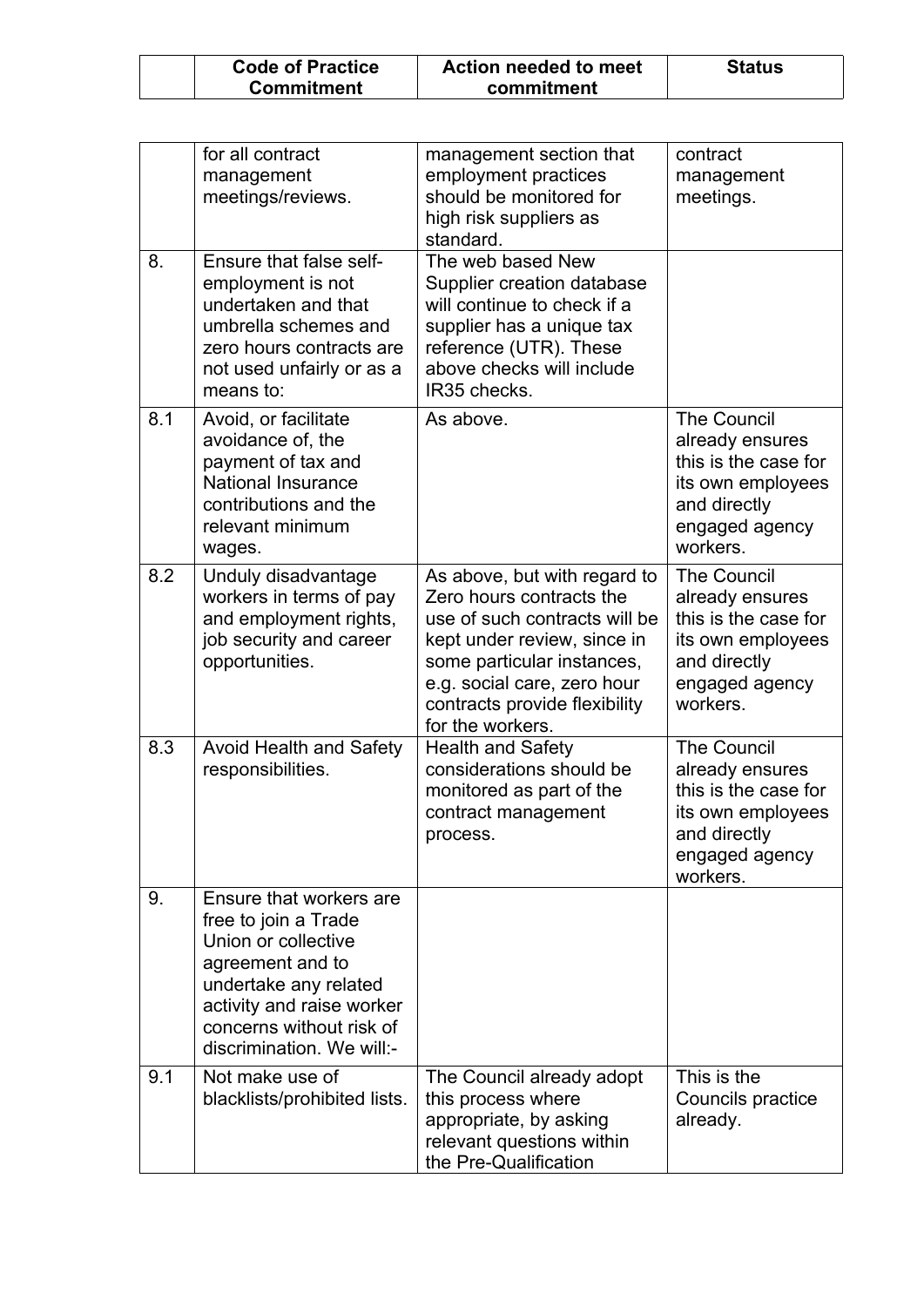| <b>Code of Practice</b> | Action needed to meet | <b>Status</b> |
|-------------------------|-----------------------|---------------|
| <b>Commitment</b>       | commitment            |               |

|      |                                                                                                                                                               | Questionnaire (PQQ) for<br>construction projects which<br>is based on the national<br>Squid questionnaire from<br>Value Wales.                                                                                                                                                                                                                                                                                                                                                        |                                                                                                                                      |
|------|---------------------------------------------------------------------------------------------------------------------------------------------------------------|---------------------------------------------------------------------------------------------------------------------------------------------------------------------------------------------------------------------------------------------------------------------------------------------------------------------------------------------------------------------------------------------------------------------------------------------------------------------------------------|--------------------------------------------------------------------------------------------------------------------------------------|
| 9.2  | Ensure that our<br>suppliers do not make<br>use of<br>blacklists/prohibited lists.                                                                            | The Council already adopt<br>this process where<br>appropriate, by asking<br>relevant questions within<br>the Pre-Qualification<br>Questionnaire (PQQ) for<br>construction projects which<br>is based on the national<br>Squid questionnaire from<br>Value Wales.                                                                                                                                                                                                                     | This is the<br>Councils practice<br>already.                                                                                         |
| 9.3  | Not contract with any<br>supplier that has made<br>use of a<br>blacklist/prohibited list<br>and failed to take steps<br>to put matters right.                 | <b>PQQ Evaluation</b><br>Methodology to be<br>amended to provide clarity<br>that any supplier which<br>makes use of blacklisted<br>lists will be disqualified from<br>the procurement process.                                                                                                                                                                                                                                                                                        |                                                                                                                                      |
| 9.4  | Expect our suppliers to<br>ensure that Trade Union<br>representatives can<br>access members and<br>contracted workers.                                        | Amend our specification<br>template to ensure that<br><b>Trade Union</b><br>representatives can access<br>members who work for our<br>contracted suppliers.                                                                                                                                                                                                                                                                                                                           | This is already<br>enshrined in<br>legislation and the<br>Council will at on<br>any instance that<br>is brought to its<br>attention. |
| 10.  | Consider paying all staff<br>the Living Wage<br><b>Foundation's Living</b><br>Wage as a minimum<br>and encourage our<br>suppliers to do the<br>same. We will: | The Council is committed to<br>re-looking at the<br>consideration and the<br>impact of paying the living<br>wage as part of the review<br>of the pay policy. However,<br>although this is a national<br>agenda, in reality there is<br>no budget to pay for the<br>additional costs of<br>implementation, but also to<br>deal with potential future<br>staff inequality claims and<br>the knock on effect of<br>additional costs arising from<br>amending the pay grade<br>structure. | This has been<br>considered and is<br>an aim of the<br>current revision of<br>the pay model.                                         |
| 10.1 | Consider paying at least<br>the Living Wage                                                                                                                   | See above.                                                                                                                                                                                                                                                                                                                                                                                                                                                                            | This has been<br>considered and is                                                                                                   |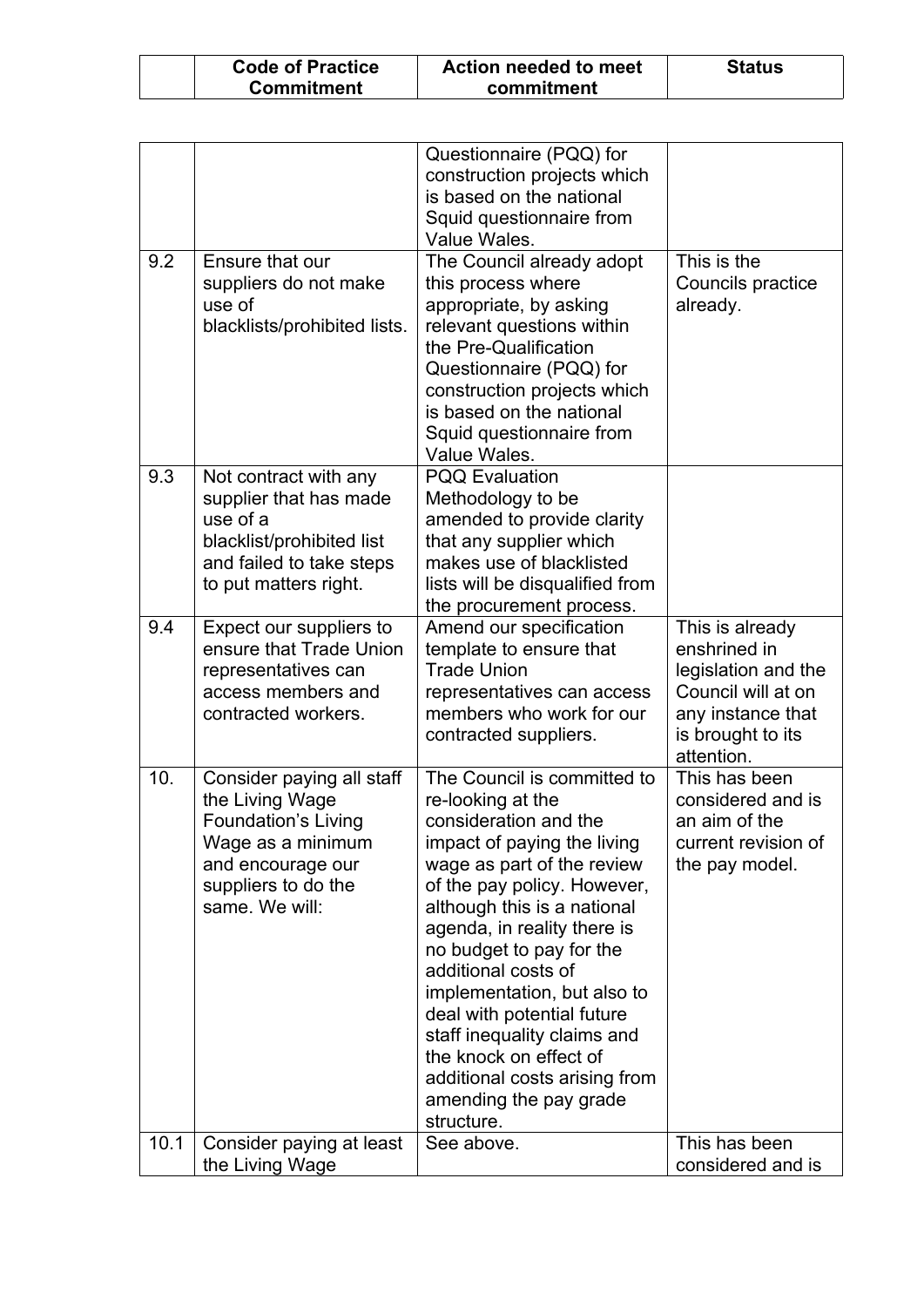| <b>Code of Practice</b> | Action needed to meet | <b>Status</b> |
|-------------------------|-----------------------|---------------|
| <b>Commitment</b>       | commitment            |               |

|      | <b>Foundation's Living</b><br>Wage to all our staff in<br>the UK.                                                                                                                                                                                                                      |                                                                                                                                                                                                                                                                                                                                     | an aim of the<br>current revision of<br>the pay model.                                                                                                                                          |
|------|----------------------------------------------------------------------------------------------------------------------------------------------------------------------------------------------------------------------------------------------------------------------------------------|-------------------------------------------------------------------------------------------------------------------------------------------------------------------------------------------------------------------------------------------------------------------------------------------------------------------------------------|-------------------------------------------------------------------------------------------------------------------------------------------------------------------------------------------------|
| 10.2 | Consider becoming an<br>accredited Living Wage<br>Employer.                                                                                                                                                                                                                            | See above.                                                                                                                                                                                                                                                                                                                          | If the Council is<br>able to achieve<br>Living wage as<br>part of the pay<br>model then it will<br>apply for<br>accreditation.                                                                  |
| 10.3 | Encourage our suppliers<br>based overseas to pay a<br>fair wage to all staff, and<br>to ensure that staff<br>working in the UK are<br>paid at least the<br>minimum wage.                                                                                                               | Due diligence on adherence<br>to national minimum wage<br>should be part of the<br>contract management<br>monitoring on individual<br>contracts.<br>Consideration to be given to<br>ask staff payment specific<br>question in the tender<br>process to assess supplier<br>compliance with national<br>minimum wage<br>requirements. | Adherence to the<br>national minimum<br>wage is a<br>requirement for UK<br>based suppliers.<br>The Council will<br>respond to any<br>concerns raised<br>with it about<br>overseas<br>suppliers. |
| 11.  | Produce an annual<br>written statement<br>outlining the steps taken<br>during the financial year,<br>and plans for future<br>actions, to ensure that<br>slavery and human<br>trafficking are not taking<br>place in any part of our<br>organisation and its<br>supply chains. We will: | <b>Annual Written Statement</b><br>and action plan to be<br>developed in conjunction<br>with Value Wales.                                                                                                                                                                                                                           |                                                                                                                                                                                                 |
| 11.1 | Ensure that the<br>statement is signed off<br>at senior<br>management/board<br>level.                                                                                                                                                                                                  | As above.                                                                                                                                                                                                                                                                                                                           | Being reported to<br>Cabinet for<br>approval March<br>2019.                                                                                                                                     |
| 11.2 | Publish the statement on<br>our website. If this is not<br>possible, we will provide<br>a copy to anyone within<br>30 days of a request<br>being made.                                                                                                                                 | As above.                                                                                                                                                                                                                                                                                                                           | This will be done<br>as soon as the<br>statement is<br>approved.                                                                                                                                |
|      | All organisations signing                                                                                                                                                                                                                                                              | Amend the Specification                                                                                                                                                                                                                                                                                                             |                                                                                                                                                                                                 |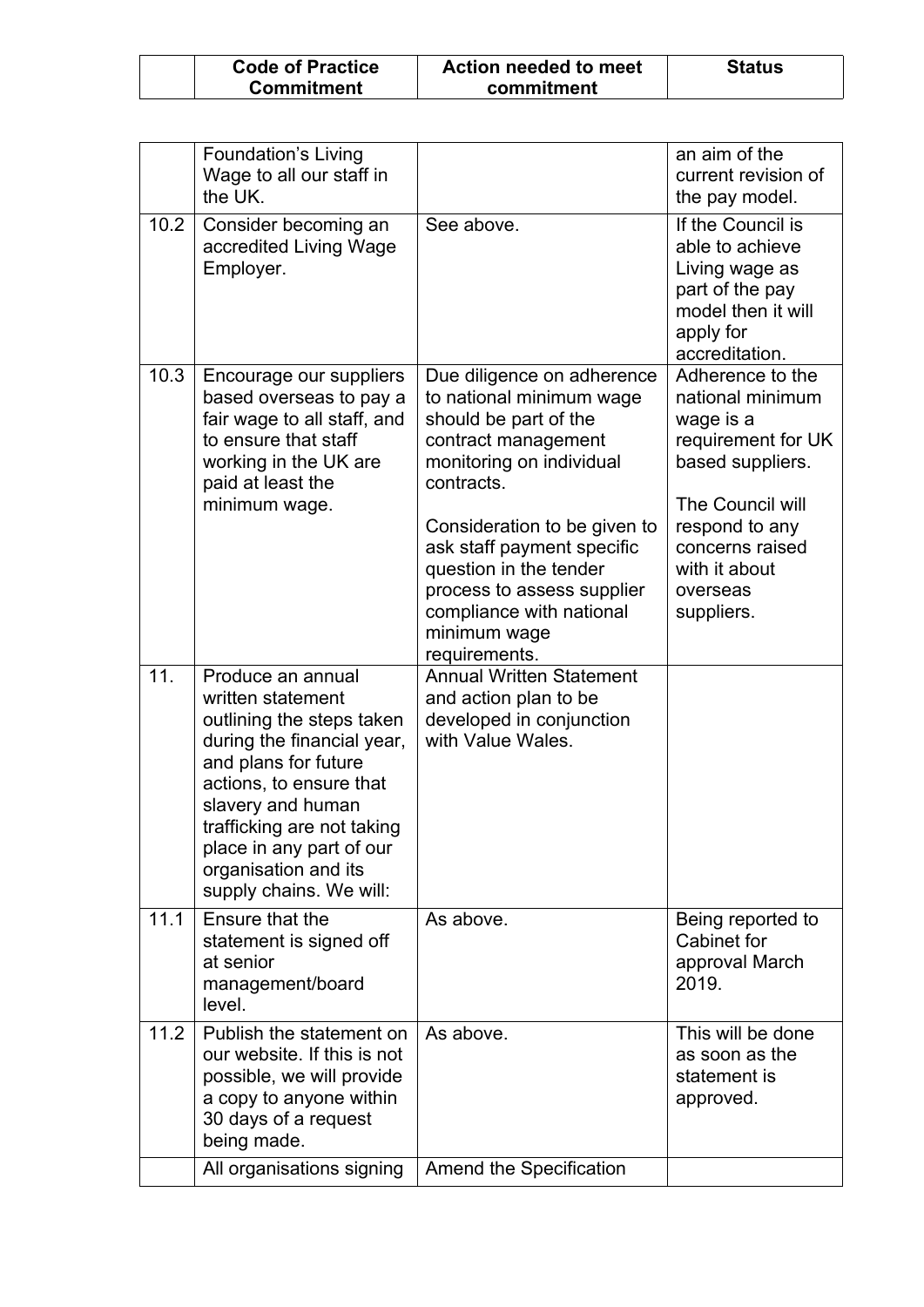| <b>Code of Practice</b> | Action needed to meet | <b>Status</b> |
|-------------------------|-----------------------|---------------|
| <b>Commitment</b>       | commitment            |               |

|      | up to this Code are<br>expected to produce and<br>publish this annual<br>written statement. We<br>encourage all<br>organisations to publish<br>their statements on the<br><b>Transparency in Supply</b><br>Chains (TISC) register<br>www.tiscreport.org free<br>of charge for all public<br>and small organisations.<br>In exchange, they can<br>make use of the Wales<br>Anti-Slavery Logo. | Template to require<br>suppliers who sign up to the<br>Code of Practice to produce<br>and publish an annual<br>written statement and that<br>such statements are also<br>published Transparency in<br>Supply Chains (TISC)<br>register www.tiscreport.org<br>free of charge for all public<br>and small organisations. In<br>exchange, they can make<br>use of the Wales Anti-<br>Slavery Logo.                                                                                                                                                                                           |                                                                           |
|------|----------------------------------------------------------------------------------------------------------------------------------------------------------------------------------------------------------------------------------------------------------------------------------------------------------------------------------------------------------------------------------------------|-------------------------------------------------------------------------------------------------------------------------------------------------------------------------------------------------------------------------------------------------------------------------------------------------------------------------------------------------------------------------------------------------------------------------------------------------------------------------------------------------------------------------------------------------------------------------------------------|---------------------------------------------------------------------------|
| 12.  | For Public sector to<br>whom the Code of<br>Practice on Workforce<br>Matters (2014) applies:<br>Ensure all those<br>undertaking work on an<br>outsourced contract are<br>treated fairly and<br>equally. We will:                                                                                                                                                                             | The majority of Council<br>services are managed<br>under a direct employment<br>model or a publicly<br>accountable and socially<br>responsible business e.g.<br>an alternative delivery<br>model (ADM) (as<br>demonstrated in our most<br>recent annual return to<br><b>Welsh Government under</b><br>the Two Tier Workforce<br>Code). The Council will<br>always honour its obligation<br>to apply the Two Tier Code<br>(in full or in part), and also<br>the TUPE regulations when<br>considering the transfer of<br>any employees whether to<br>an ADM or to a contracted<br>provider. |                                                                           |
| 12.1 | Ensure that public sector<br>staff who are transferred<br>as part of a public<br>service which is<br>outsourced to a third<br>party retain their terms<br>and conditions of<br>employment.                                                                                                                                                                                                   |                                                                                                                                                                                                                                                                                                                                                                                                                                                                                                                                                                                           | This is the<br>Council's current<br>practice.                             |
| 12.2 | Ensure that other staff<br>working on an<br>outsourced public<br>service are employed on                                                                                                                                                                                                                                                                                                     | The Council would always<br>aim to secure comparable<br>terms and conditions in<br>such cases, noting that                                                                                                                                                                                                                                                                                                                                                                                                                                                                                | Each case needs<br>to be considered<br>on its own merits.<br>There can be |